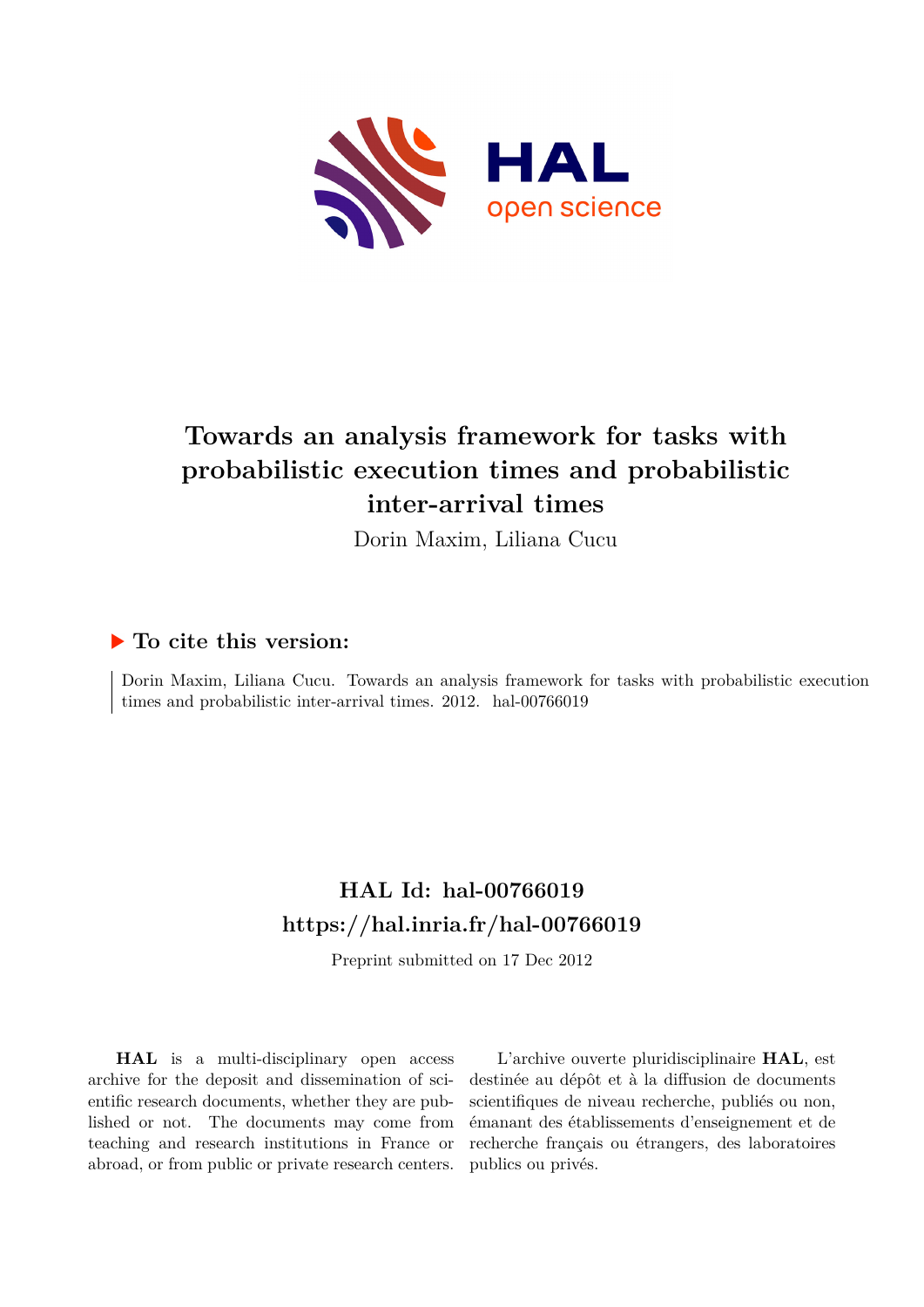# Towards an analysis framework for tasks with probabilistic execution times and probabilistic inter-arrival times

Dorin Maxim INRIA Nancy Grand Est 615 rue du Jardin Botanique 54600 Villers les Nancy dorin.maxim@inria.fr

*Abstract*—In this paper we investigate the problem of calculating the response time distribution for real-time tasks with probabilistic worst-case execution times, probabilistic inter-arrival times and probabilistic deadlines. We propose a definition for the probabilistic deadlines and a first discussion on the response time calculation.

*Index Terms*—probabilistic real time, probabilistic execution time, probabilistic inter-arrival times, probabilistic deadlines

#### I. INTRODUCTION

In embedded real-time systems there is a strong demand for new functionality that can only be met by using advanced high performance microprocessors. Building real-time systems with reliable timing behavior on such platforms represents a considerable challenge. Deterministic analysis for these platforms may lead to significant over-provision in the system architecture, effectively placing an unnecessary low limit on the amount of new functionality that can be included in a given system. An alternative approach is to use probabilistic analysis. Probabilistic analysis techniques rather than attempting to provide an absolute guarantee of meeting the deadlines, provide the probability of meeting the deadlines.

In this paper we investigate the problem of calculating the response time distribution for real-time tasks with probabilistic worst-case execution times, probabilistic inter-arrival times and probabilistic deadlines. The scheduling policy is a preemptive fixed-priority one and it is considered as given. The tasks are scheduled on one processor.

In this paper we propose a definition for the probabilistic deadlines and a first discussion on the response time calculation for a task. As future work we leave the proposition of a general formulation for  $n$  tasks and the associated proof.

#### II. MODEL AND NOTATIONS

#### *A. Model*

In this paper, we consider a task set of  $n$  synchronous tasks  $\{\tau_1, \tau_2, \ldots, \tau_n\}$ . Each task  $\tau_i$  is characterized by three parameters  $(C_i, \mathcal{T}_i, \mathcal{D}_i)$  where  $\mathcal{T}_i$  is the minimal inter-arrival time (commonly known as period),  $\mathcal{D}_i$  the relative deadline (to

Liliana Cucu-Grosjean INRIA Nancy Grand Est 615 rue du Jardin Botanique 54600 Villers les Nancy liliana.cucu@inria.fr

be defined in Section II-B), and  $C_i$  the worst-case execution time. The parameters are described by random variables<sup>1</sup>.

A random variable  $\mathcal{X}_i$  describing a parameter of  $\tau_i$  is assumed to have a known probability function (PF)  $f_{\mathcal{X}_i}(\cdot)$ with  $f_{\mathcal{X}_i}(x) = P(\mathcal{X}_i = x)$  giving the probability that the respective parameter of  $\tau_i$  is equal to x. The values of  $\mathcal{X}_i$  are assumed to belong to the interval  $[x_i^{\min}, x_i^{\max}]$ .

For instance the worst-case execution time  $C_i$  can be written as follows:

$$
\mathcal{C}_i = \begin{pmatrix} C_i^0 = C_i^{\min} & C_i^1 & \cdots & C_i^{k_i} = C_i^{\max} \\ f_{\mathcal{C}_i}(C_i^{\min}) & f_{\mathcal{C}_i}(C_i^1) & \cdots & f_{\mathcal{C}_i}(C_i^{\max}) \end{pmatrix}, (1)
$$

where  $\sum_{j=0}^{k_i} f_{\mathcal{C}_i}(C_i^j) = 1$ .

For example for a task  $\tau_i$  we might have a worst-case execution time  $C_i = \begin{pmatrix} 2 & 3 & 25 \\ 0.5 & 0.45 & 0.05 \end{pmatrix}$ ; thus  $f_{C_i}(2) = 0.5$ ,  $f_{C_i}(3) = 0.45$  and  $f_{C_i}(25) = 0.05$ .

Each task  $\tau_i$  generates an infinite number of successive jobs  $\tau_{i,j}$ , with  $j = 1, \ldots, \infty$ . All jobs are assumed to be independent of other jobs of the same task and those of other tasks, hence the execution time of a job does not depend on, and is not correlated with, the execution time of any previous job.

The set of tasks is scheduled according to a preemptive fixed-priority policy, i.e., all jobs of the same task have the same priority.

#### *B. Deadline*

In this section we provide an answer to the question "how do we define the deadline of a task with probabilistic periods?".

Given a task set with one task,  $\tau$ , with probabilistic period described by the random variable  $\mathcal{T} = \begin{pmatrix} 3 & 2 \\ 0 & 2 \end{pmatrix}$ 0.7 0.3 <sup>T</sup> , we show that its probabilistic deadline should have the same distribution as the period of the same task.

We analyze the possible scenarios and extract the corresponding probabilities.

<sup>&</sup>lt;sup>1</sup>In this paper we will use a calligraphic typeface to denote random variables.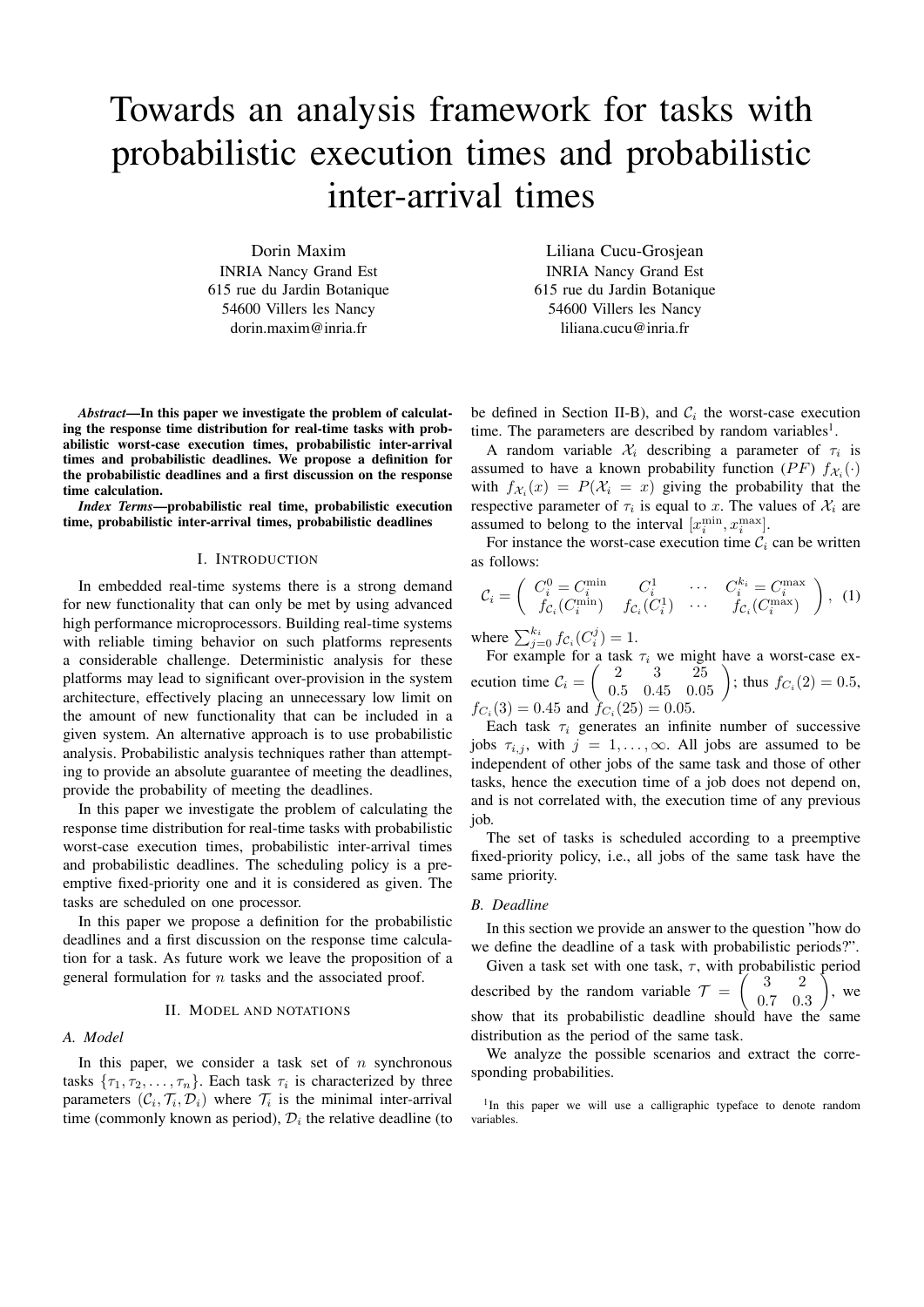For the first job  $\tau_0$ , released at  $t = 0$ , we have two possible scenarios:

**Scenario 1:** a new job  $\tau_1$  will be released at  $t = 2$ . This moment becomes the deadline of  $\tau_0$ . The probability associated to this scenario is 0.3. This scenario is depicted in Figure 1a.

**Scenario 2:** if  $\tau_1$  does not arrive at  $t = 2$  but it arrives at  $t = 3$ , then this is considered to be the deadline of  $\tau_0$ . The probability associated to this scenario is 0.7. This scenario is depicted in Figure 1b.



Fig. 1: The two possible release scenarios of  $\tau_1$ 

Combining the two scenarios we obtain a distribution of the deadline of the first job equal to  $\mathcal{D}_0 = \begin{pmatrix} 3 & 2 \\ 0 & 2 \end{pmatrix}$ 0.7 0.3  $\setminus$  $=$   $\tau$ , which was expected and somewhat obvious.

Let us now analyze what happens in the case of the second job of  $\tau$ .

For the second job there are four release scenarios, two for each scenario of the previous job.

Scenario 1, i.e.  $\tau_1$  arrived at  $t = 2$ , has two possible continuations:  $\tau_2$  can arrive either at  $t = 4$  or at  $t = 5$ , i.e. 2, respectively 3 units of time after the release of  $\tau_1$ . Subtracting the two already passed units of time we obtain a relative deadline of <sup>2</sup> 0.7 0.3  $\setminus$ . \*

These two possibilities are depicted in Figure 2.

Scenario 2, i.e.  $\tau_1$  arrived at  $t = 3$ , has two possible continuations:  $\tau_2$  can arrive either at  $t = 5$  or at  $t = 6$ , i.e. 2, respectively 3 units of after the release of  $\tau_1$ . Subtracting the three already passed units of time we obtain a relative deadline of 3 2 0.7 0.3  $\setminus$ . \*\*

These two possibilities are depicted in Figure 3.

From \* and \*\* we conclude that the relative deadline of  $\tau_1$ is  $\mathcal{D}_1 =$  $\sqrt{ }$ 3 2 0.7 0.3  $\setminus$  $=$   $\mathcal{T}$ .

Continuing this reasoning, we obtain that the relative deadlines of all jobs of a task with probabilistic period have the same probability distribution as the period.



Fig. 2: Scenario 1 continued with its two sub-scenarios



Fig. 3: Scenario 2 continued with its two sub-scenarios

III. SOLUTION FOR A SINGLE TASK



Given a task  
\n
$$
\tau = \left( \left( \begin{array}{ccc} 2 & 3 \\ 0.8 & 0.2 \end{array} \right), \left( \begin{array}{ccc} 3 & 2 \\ 0.7 & 0.3 \end{array} \right) \right),
$$
\nwhere  $\left( \begin{array}{ccc} 2 & 3 \\ 0.8 & 0.2 \end{array} \right)$  is the distribution of its probabilistic

execution time and 3 2 0.7 0.3  $\setminus$ is the distribution of its probabilistic period, one has to compute the response time distributions of its jobs.

We also know about the task that its first job  $\tau_1$  is released at  $t = 0$  and that its deadline is implicit, i.e., the release of a job determines the deadline of the previous job.

*1) Response time and deadline miss probabilities:* For the first job  $\tau_0$ , which is released at  $t = 0$ , its response time has a distribution equal to the distribution of the execution time.

In order to obtain the probability of  $\tau_0$  missing its deadline, we analyse the two scenarios given by the deadline.

In the first scenario, when  $\tau_1$  is released at  $t = 2$  we have two possibilities:

If its execution time is  $C = 2$ , then  $\tau_0$  reaches its deadline. The probability of this happening is  $0.3 \times 0.8 = 0.24$ , i.e.,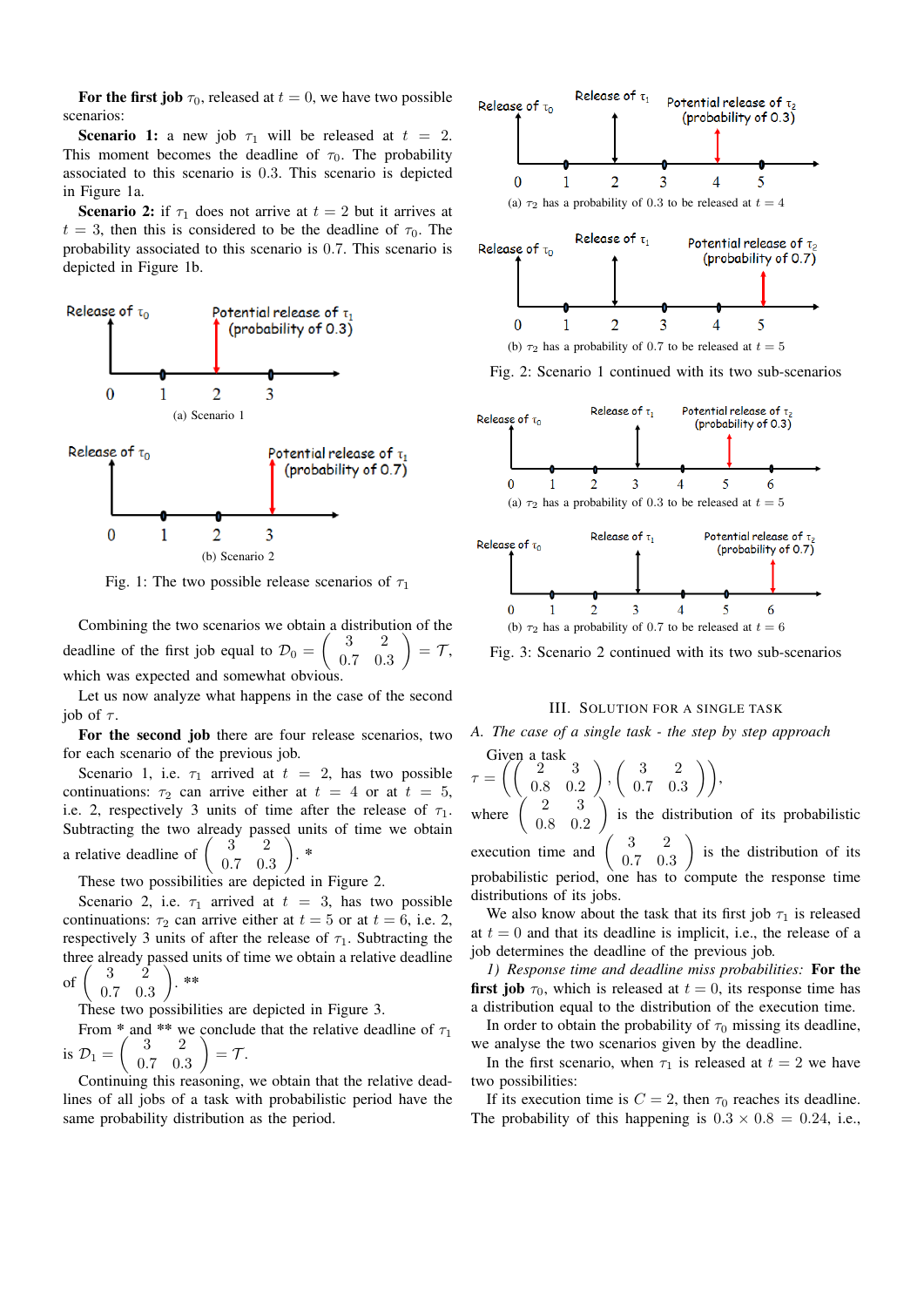the probability of the job having an execution time of 2 and a deadline of 2.

If its execution time is  $C = 3$ , then  $\tau_0$  misses its deadline. The probability of this happening is  $0.3 \times 0.2 = 0.06$ , i.e., the probability of the job having an execution time of 3 and a deadline of 2.

In the second scenario, when the deadline is equal to 3,  $\tau_0$ reaches its deadline regardless if it has an execution time of 2 or of 3. This two sub-scenarios summed have a probability of  $0.7 \times 0.8 + 0.7 \times 0.2 = 0.7$ .

Combining the two scenarios, we obtain that  $\tau_0$  has a 0.06 probability of missing its deadline and a 0.94 probability of finishing before the next release, i.e. reaching its deadline.

For the second job there are the following possible scenarios:

Scenario 1:  $\tau_1$  arrives at  $t = 2$ , has a probability of 0.3 of happening. There are two possibilities:

a)  $\tau_0$  finishes execution at  $t = 2$ . This has a 0.8 probability of happening. In this case there is no backlog and there are once more two possible outcomes:  $\tau_4$  arrives at  $t = 4$ , in which case  $\tau_1$  reaches its deadline if it has an execution time of 2 or it misses its deadline if it has an execution time of 3. The probability of having an execution time of 3 is 0.2 which gives a probability of  $\tau_1$  missing its deadline equal to  $0.3 \times 0.8 \times$  $0.3 \times 0.2 = 0.0144$ , i.e., the multiplication of, respectively, the probability that  $\tau_1$  arrives at  $t = 2$ , the probability that  $\tau_0$  has an execution time of 2, the probability that  $\tau_2$  arrives at  $t = 4$ and the probability that  $\tau_1$  has an execution time of 3.

b)  $\tau_0$  finishes execution at  $t = 3$ . There are here multiple possibilities:

If  $\tau_1$  has an execution time of 2 (0.8 probability) and  $\tau_2$ arrives at  $t = 5$  (probability 0.7) then  $\tau_1$  finishes its execution before its deadline. The probability of this happening is  $0.3 \times$  $0.8 \times 0.2 \times 0.7 = 0.0294$ .

If  $\tau_1$  has an execution time of 2 (0.8 probability) and  $\tau_2$ arrives at  $t = 4$  (probability 0.3) then  $\tau_1$  misses its deadline. The probability of this happening is  $0.3 \times 0.8 \times 0.2 \times 0.3$ 0.0144.

If  $\tau_1$  has an execution time of 3, then it misses its deadline no mater if  $\tau_2$  arrives at  $t = 4$  or at  $t = 5$ . This has a probability of happening of  $0.06 \times 0.2 = 0.012$ 

Summing up all the deadline miss probabilities obtained for Scenario 1, we get a partial probability of  $0.0144 + 0.0144 +$  $0.012 = 0.0408$  that  $\tau_1$  misses its deadline.

Scenario 2:  $\tau_1$  arrives at  $t = 3$ . In this scenario there is no backlog, which means that everything happens as for the first release (at  $t = 0$ ) just that the probabilities are multiplied by 0.7.

We get that  $\tau_1$  has a  $0.06 \times 0.7 = 0.042$  probability of missing its deadline and a  $0.7 \times 0.94 = 0.658$  probability of reaching it.

Combining the two scenarios we obtain that  $\tau_1$  has a total probability of  $0.0408+0.042 = 0.0828$  of missing its deadline.

*2) Discussion:* The value obtained for the deadline miss probability of a job is an upper bound and not and exact value, since it is the summation of two probabilities, the ones resulted in the two scenarios.

One could argue towards not summing the two scenarios since this gives pessimistic results. Another option would be to do the average of the resulting scenarios. this is not a valid option though, since it can produce optimistic results. For example, by doing the average of the two scenarios obtained in the previous example, we would get a value of 0, 0414 which is less than the probability computed for the first scenario (0.0444). One could argue that this second value is the real and the only value one should take into account.

Keeping the probabilities for each possible scenario separated has its own drawbacks. The first and obvious one is the fact that the number of scenarios could be very big, and not to mention storing them, it can be very complex to work with so many values.

Another drawback is, one could argue, that each scenario in itself can be optimistic. For example, for the second job  $(\tau_1)$ , second scenario, one could argue that the respective probabilities are exactly the ones obtained for the first job  $(\tau_0)$ , and not multiplied with 0.7 as we did in computing the probabilities of the scenario. This would mean that its deadline miss probability in the scenario would be 0.06, which is greater than 0.042. Fortunately, the upper bound (summation of all the scenarios) covers the value 0.06, so it is a safe (pessimistic) bound.

#### *B. The case of a single task - The analytical approach*

We recall here the task system that is under analysis. This task system has only one task characterized by:

$$
\tau = \left( \begin{pmatrix} 2 & 3 \\ 0.8 & 0.2 \end{pmatrix}, \begin{pmatrix} 3 & 2 \\ 0.7 & 0.3 \end{pmatrix} \right),
$$
  
where  $\begin{pmatrix} 2 & 3 \\ 0.8 & 0.2 \end{pmatrix}$  is the distribution of its probabilistic  
execution time and  $\begin{pmatrix} 3 & 2 \\ 0.7 & 0.3 \end{pmatrix}$  is the distribution of its  
probabilistic period.

We also know about this task that its first release occurs at  $t = 0$ , i.e.,  $r_0 = 0$ . This, in turn, implies that there is no backlog at the moment of its arrival, which we denote with  $\mathcal{B}_0 = 0$ , backlog at the arrival of job  $\tau_0$ .

The release distributions of subsequent jobs can be com-  $\frac{1}{2}$ puted using the formula  $r_i = r_{i-1} \otimes \mathcal{T}$ . We would have  $r_1 =$ 3 2 0.7 0.3  $= r_0 \otimes \mathcal{T}$  and  $r_2 = \begin{pmatrix} 6 & 5 & 4 \\ 0.39 & 0.42 & 0.09 \end{pmatrix} =$  $\vec{r_1} \otimes \mathcal{T}$ .

The response time of the first job is  $\mathcal{R}_0 = \begin{pmatrix} 2 & 3 \\ 0 & 2 \end{pmatrix}$ 0.8 0.2 . Knowing that the deadline of  $\tau_0$  is  $\mathcal{D} = \begin{pmatrix} 3 & 2 \\ 0 & 2 \end{pmatrix}$ 0.7 0.3  $\bigg)$ , we can compute the backlog at the release of the next instance of  $\tau$  and also the deadline miss probability of  $\tau_0$ , by using an operation similar to the convolution, which, instead of doing addition of the values, does subtraction. The probabilities are multiplied the same as in a convolution. We call this operation a "subtracting convolution".